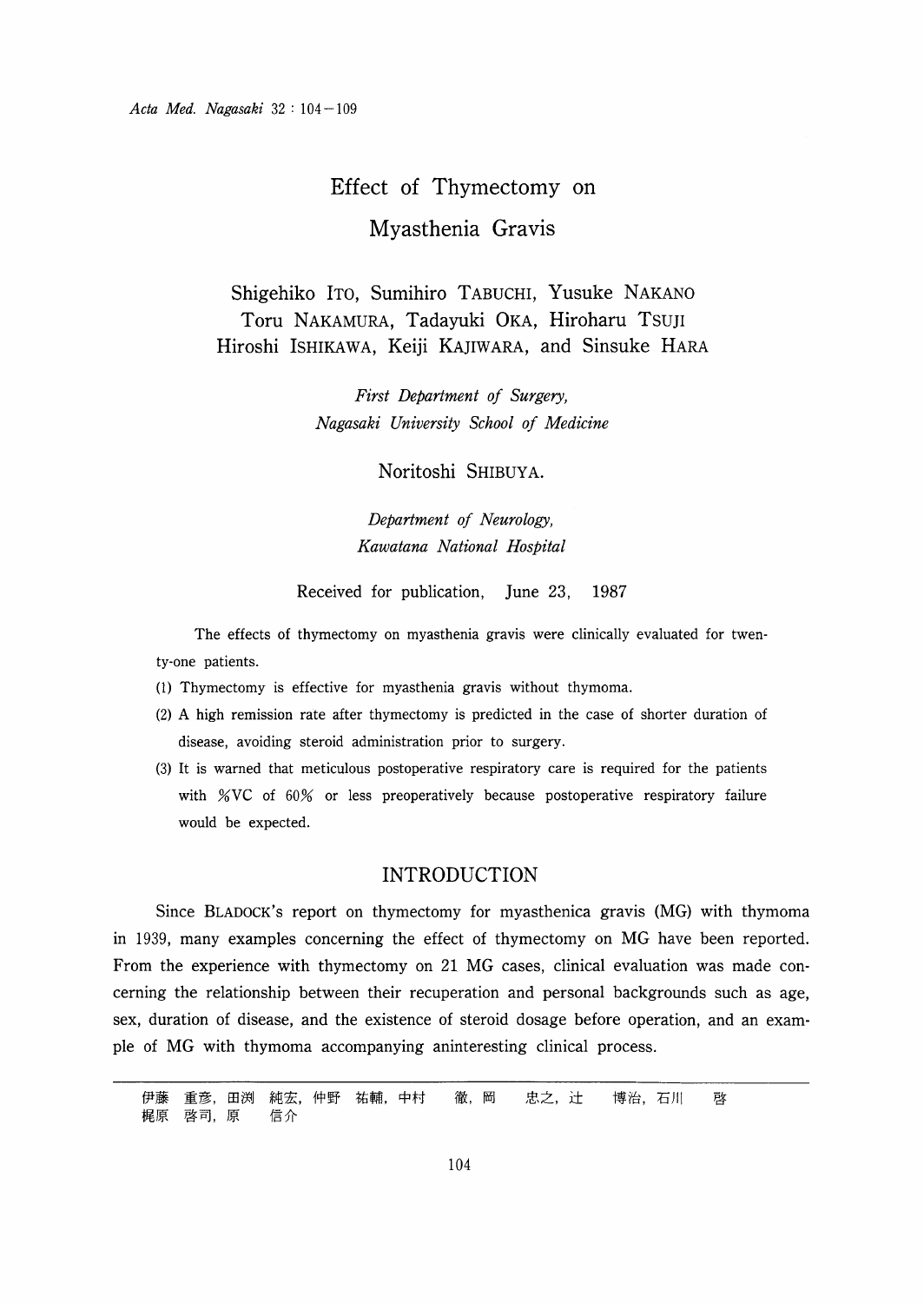# MATERIALS AND METHODS

Among 21 MG cases, consisting of nine men and 12 women, 20 cases had no thymorna and only one had thymorna. Their average age was 34.5, average age of onset was 30.7, and the duration of disease between onset and surgery was from three months to 20 years with an average of 4.1 years. According to the type of disease, Type I was seen in three. Type  $\mathbb{I}$  a in five, and Type  $\mathbb{I}$  b, in 13.

Thymectomies were made via the cervical approach on early three cases, and, the others by midsternotomy. On 20 cases without thymoma, authors investigated the postoperative recovery at one year and five years following thymectomy and classified them into six groups; A: remission, B: marked improvement, C: moderate improvement D: no change, E: aggravation and death.

The results are indicated as the rate (%) of improvement (remission). Improved groups included A, B and C, but remission group was only A. The pathological diagnosis was carried out in accordance with the Guideline for Shearing Thymus and Thymoma set forth by the Japanese Ministry of Health and Welfare, and authors classified the degree of forming germinal center (GC) into five classes O to 4.

## RESULT

Relationship between recuperation and sex and onset age.

The recuperation (five years) of male and female cases after thymectomy was respectively  $67% (0%)$  and  $67% (25%)$ , showing no significant difference between sexes.

The recuperation (five years) of the two groups classified by onset age was  $50\%$  $(0\%)$  in the case of the age of less than 30 years and, 75% (50%) in the age of 30 or more.

As mentioned above, the improvement was remarkable in the older groups. As to the type of disease, the recuperation in Type  $\mathbb{I}$  a was satisfactory with a 100% recovery which meant the higher effect of treatment for this type as compared with the other groups.

Relationship among recuperation, duration of disease, and histologic degree of germinal center (GC) formation.

In the two groups classified by the duration of disease, a  $100\%$  (38%) recovery was found in the cases of duration of less than three years, and  $63\%$  ( $36\%$ ), in those of three years or more. The recuperation rate (five years) were  $100\%$  (33%) and 43% (28%) respectively, indicating that the shorter the duration of the disease, the greater the improvement of clinical symptoms. In the cases with the Grade  $0$  and  $1$  of histologic GC formation, the recovery rate was 33% (0%), and it was  $83\%$  (50%) in Grade 2, 3 and 4, showing better recuperation in the cases with increasing histologic GC formation.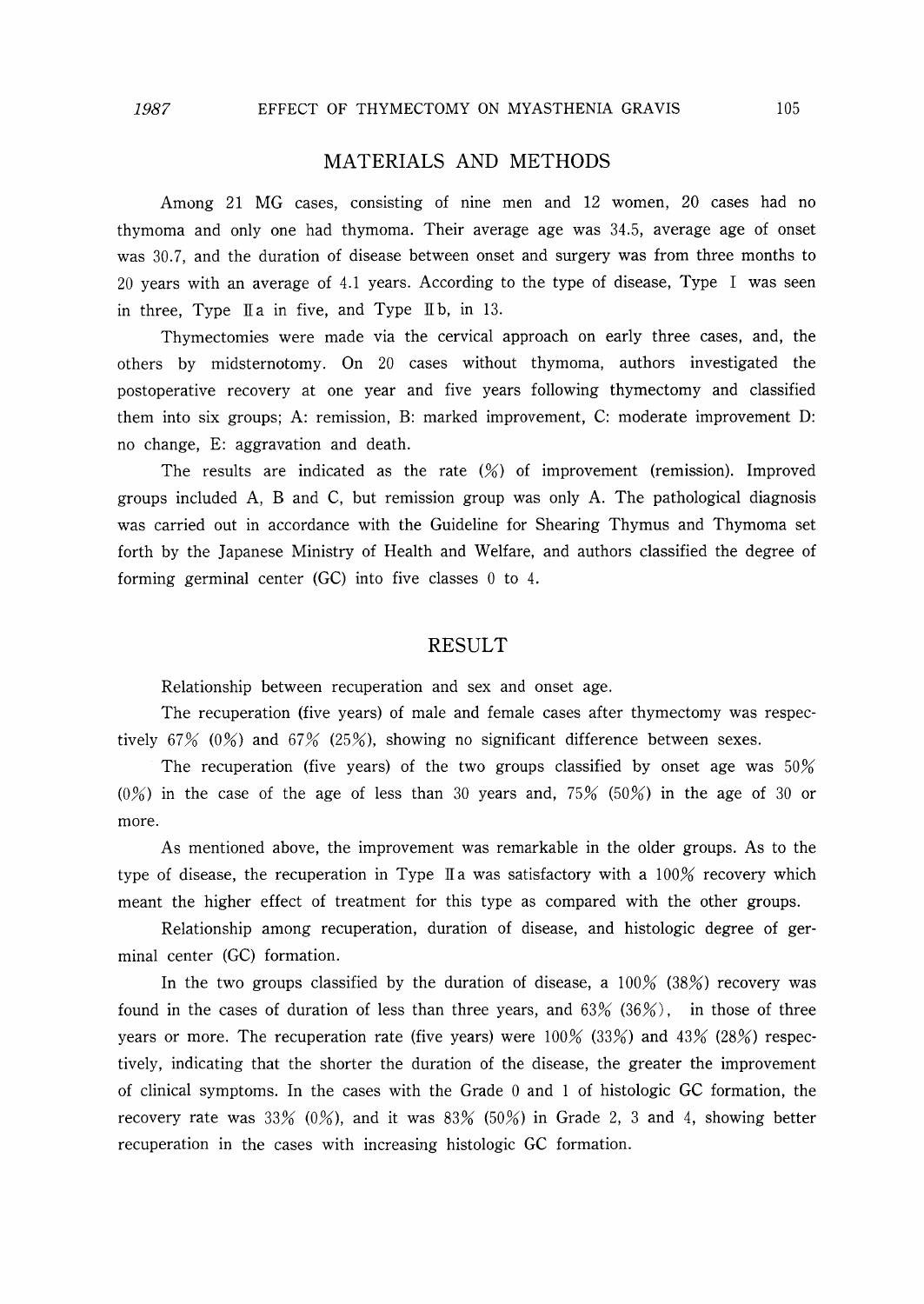|                  |                  | 1 Y-Prognosis | 5Y-Prognosis |
|------------------|------------------|---------------|--------------|
| sex              | 3                | 86% (14%)     | 67% (0 %)    |
|                  | 우                | 75% (50%)     | 67% (25%)    |
| onset age $(y)$  | <30              | 81% (36%)     | 50% (16%)    |
|                  | ≧30              | 75% (37%)     | 75% (50%)    |
| Osserman's       | I                | 50% (0 %)     |              |
| classification   | Ιa               | 100% (60%)    | 100% (100%)  |
|                  | IЬ               | 75% (42%)     | 50% (13%)    |
| duration until   | $<$ 3 $_{\rm V}$ | 100% (38%)    | 100%(33%)    |
| thymectomy $(y)$ | $\geq 3$ y       | 63% (36%)     | 43% (28%)    |
| histnlogy of     | $GC(0-1)$        | 66% (0 %)     | 33% (0 %)    |
| thymus           | $GC(2-4)$        | 100% (53%)    | (50%)<br>83% |
|                  |                  |               |              |

Table 1. Prognosis after thymectom

Table 2. Effect of preoperative steroid theraphy on prognosis

|                                                | steroid $(+)$          | $(-)$                        |
|------------------------------------------------|------------------------|------------------------------|
| case                                           | 7                      | 13                           |
| onset age $(y)$                                | $33.4 \pm 9.9$         | $33.5 \pm 12.6$<br><b>NS</b> |
| duration until<br>thymectomy (M)               | $76.2 + 78.5$          | $38.6 + 33.5$<br><b>NS</b>   |
| prognosis $(1y)$<br>(5v)<br>$^{\prime\prime}$  | 57% (28%)<br>67% (33%) | 91% (75%)<br>80% (80%)       |
| histology of thymus<br>$GC (0-1)$<br>$GC(2-4)$ | 4                      | 12<br>$<$ $\cap$ . $\cap$    |

Table 3. respiratory function  $&$  postoperative course

| post-ope-course | good $(14)$     | trable $(7)$    |             |
|-----------------|-----------------|-----------------|-------------|
| age $(y)$       | 34.2 $\pm$ 10.8 | $36.6 \pm 13.1$ | NS.         |
| $%$ VC          | $98.6 \pm 12.5$ | $64.5 \pm 26.2$ | $\leq$ 0.01 |
| $FEV_{1.0\%}$   | $86.0 \pm 7.6$  | 89.7 $\pm$ 9.6  | NS.         |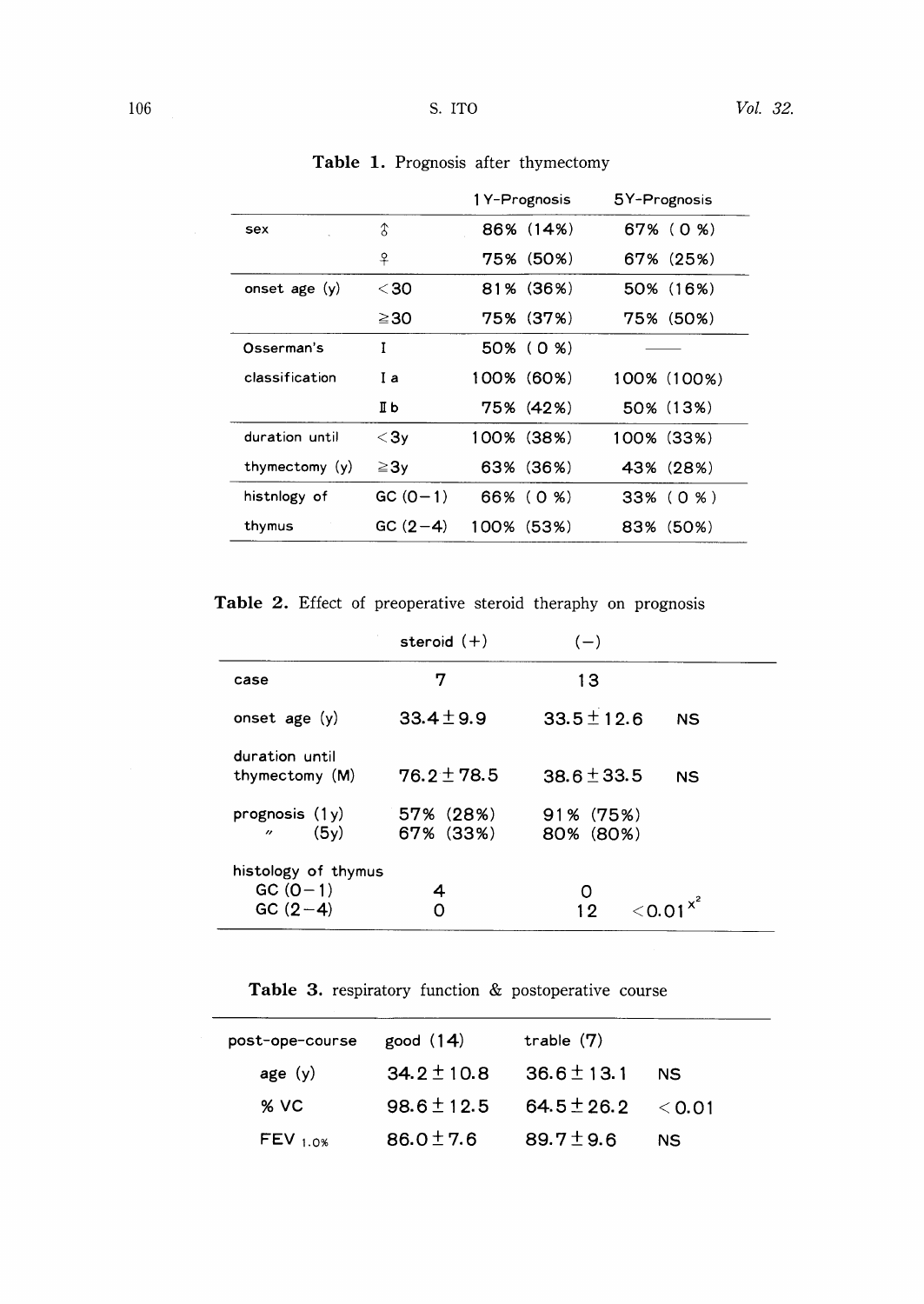Relationship between recuperation and steroid dosage prior to thymectomy.

The recuperation rates (one year) were compared in the two groups one of which receiving steroid hormons before operation. The recovery rates were  $57\%$  (28%) in the steroid hormon group, in contrast to  $91\%$  (75%) in the other group in which steroid was not administered, showing better recuperation in the group without steroid administration.

As compared with the grade of histologic GC formation of above-mentioned groups, four out of sex with steroid showed the Grades of  $0$  and  $1$ , whereas all the cases without steroid demonstrated the grades of 2 to 4. These findings indicate that steroid administration significantlly influences on the suppression of histologic GC formation  $(p<0.01)$ .

Relationship between pulmonary function before operation and respiratory distress after operation.

In seven cases (one in Type I, one in Type II a and five in Type II b) out of 21, it was necessary to control their respiration for two days or more after surgery. In three cases (all from IIb) out of the seven, episodes of respiratory crisis occured on the third or fourth day after surgery. The remaining 14 cases showed good respiratory function. Weaning from respiratory care was allowed on the first or the next day after surgery.

As compared with the preoperative respiratory function between the two groups that presented either fair or poor postoperative respiratory function, there was found no difference in FEV<sub>1.0%</sub>, but, a significant difference in %VC. An average %VC value of good respiration group was  $98.6\%$  and that of poor respiration was  $64.6\%$ . The latter showed apparently lower percentage than the former  $(p<0.01)$ .





Figure 1 clinical course of a case with thymoma Fig. 1. clinical course of a case with thymoma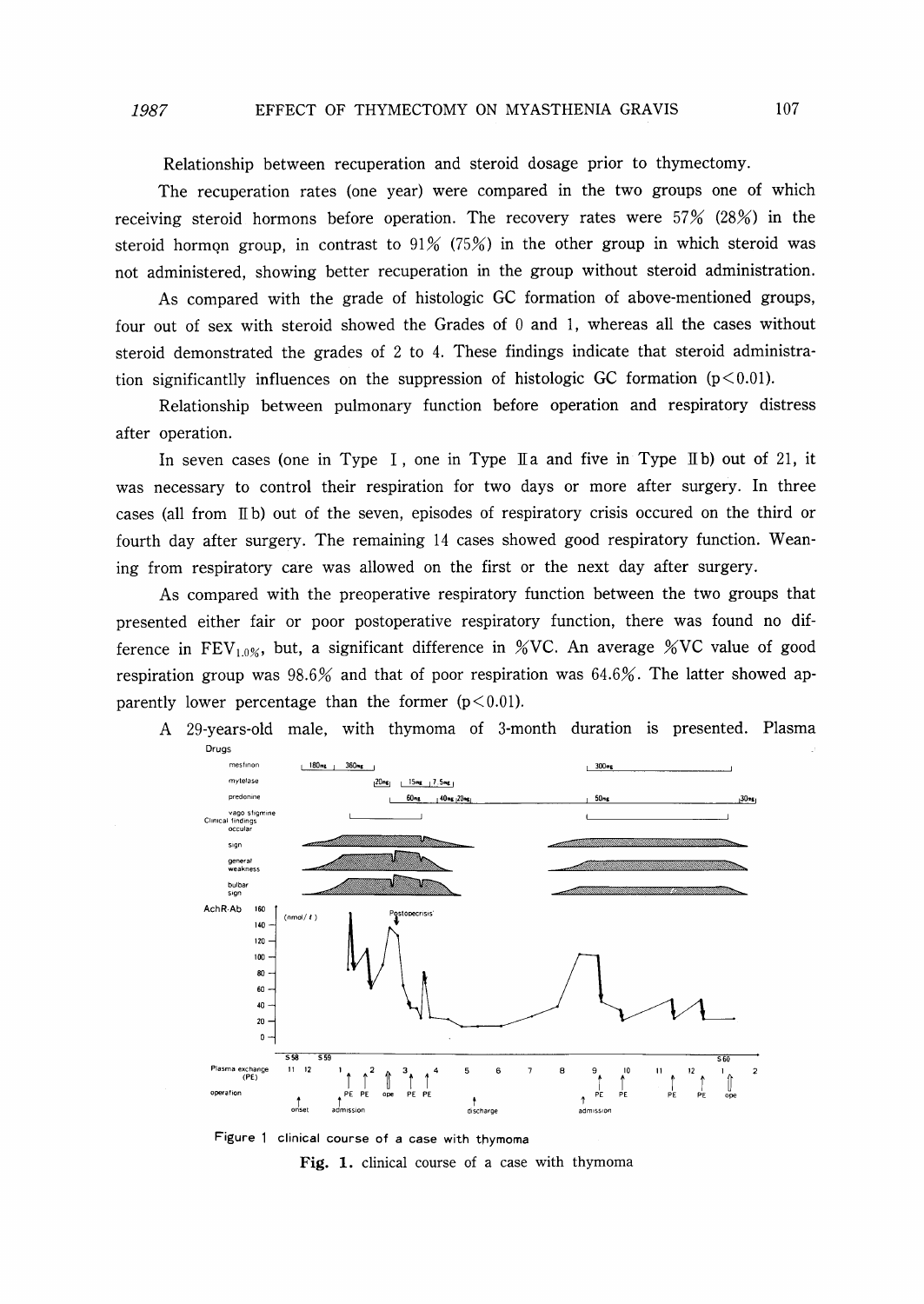phoresis was first applied for absorption of antibody by using the antibody-absorbing columns prior to and following thymectomy. Fig. 1 indicates his clinical course.

Soon after adimission, he failed to continue to eat and walk. A repeated plasma replacement therapy enabled him to become stable prior to surgery.

The high acetylcholine receptor antibody  $(Ach \cdot R$  antibody) titers dropped down after plasma replacement. However, after two weeks the  $Ach \cdot R$  antibody levels rose again. After an operative procedure of thymectiomy, Ach  $\mathbb R$  antibody was reduced with an improved clinical condition.

After five months, his condition was aggravated and  $Ach \cdot R$  antibody level remained high. Final diagnosis was made as a recurrenece of thymoma apparently demostrating the presence of thymoma by pneumomediastinography.

Remediastinotomy was carried out to remove the recurrent thymoma, which was 2.0  $cm \times 2.0cm$  in size at right upper mediastinum. Histologic diagnosis was "mixed type thymoma". Since then, he has been well and stable with low value of the  $Ach \cdot R$  antibody titer.

# DISCUSSION

Thymectomy has become popular as a surgical treatment for MG and the remission is satisfactorily expected after surgery.<sup>1)</sup> Our experience of 60 to 80% of remission rate is consistent with the other reports. $2)$  ~4)

It is well known that the effects of thymectomy are not influenced by age and sex of the patients. However, the patient's age at onset is referable to surgical outcome. The onset age of 30 or older is the most favorite age for predicting the efficacy of thymectomy.

The results in this study indicate that the shorter the duration of the disease, the better the surgical improvement offers. In cases with 3 or more year duration of the disease, the remission rate is 40 to 60%. To our clinical experience, a complete remission had occurred in a case with 9-year duration of the disease. It is of interest to indicate that thymectomy seems to be effective and applicable even for the cases with a considerable 10ng duration of the disease. The steroid administration before surgery, though reported to be effective by some, has been avoided, because of poor rernission rate following thymectorny in our experience. It is certain that the steroid suppresses the histologic GC formation.

Contrary to this fact, it is recommended that steroid hormone should be introduced positively in order to overcome the unstable condition after surgery and to shorten the period needed to stabilize the condition.5) Crisis is one of the serious complications after surgery, and the case whose preoperative  $\%$ VC was 60% or less is very liable to fall into respiratory failure and vulnerable to cirsis.